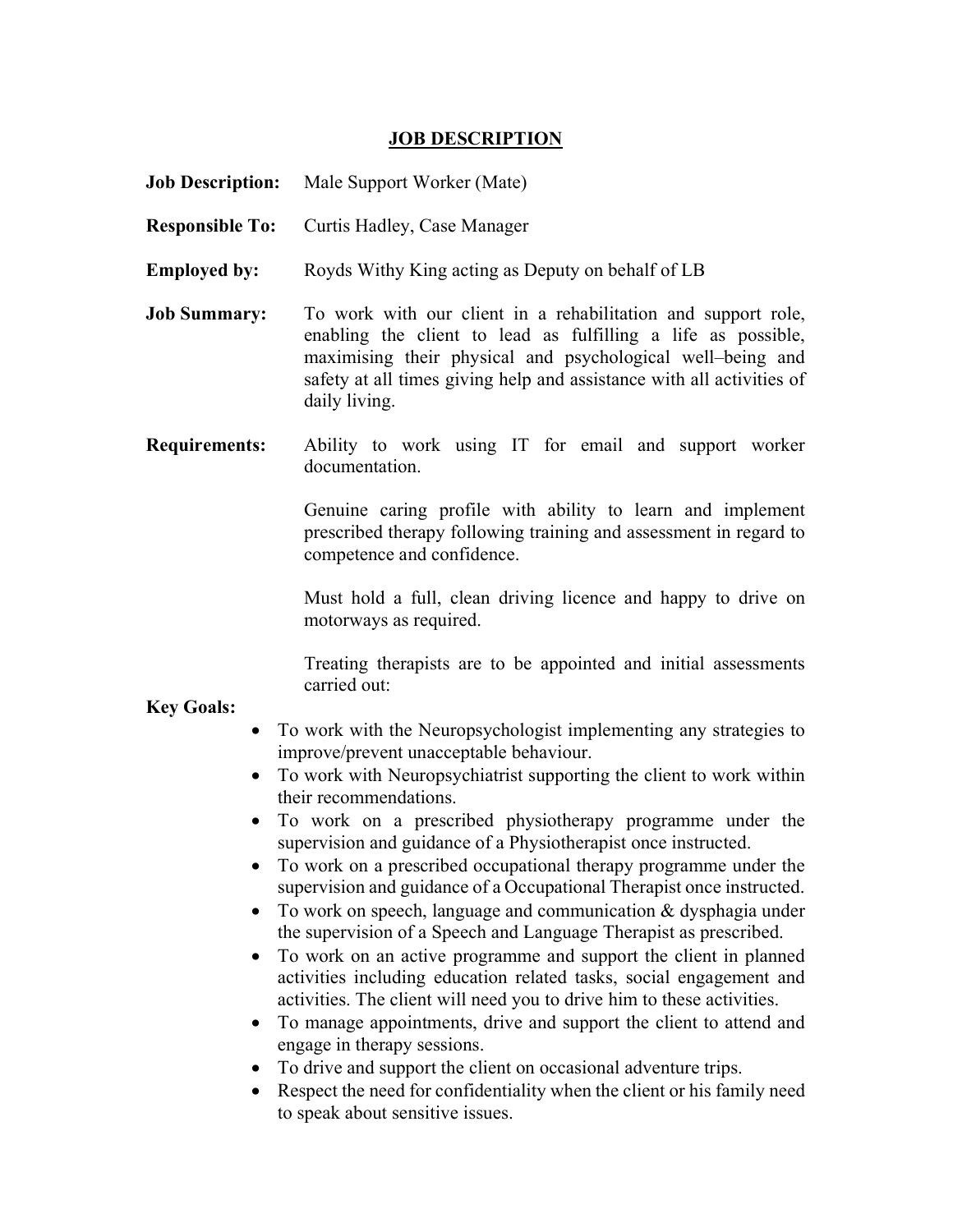- Enable the client to make choices whenever possible.
- Read and keep updated with all CCMS policies and procedures.
- Undertake light household duties which the client cannot undertake and support the client to engage in light household duties they can reasonably undertake.

## Aids to Daily Living:

- Help the client keep his room clean and tidy.
- Clients washing and ironing to be kept up together.
- Report any hazards or health and safety issues as soon as possible.
- Check all equipment is in safe working order.
- Drive the client to his activities and support during the sessions as required.
- Assist the client in bathing or showering, dressing and also assist with toileting needs.
- Assist with feeding and preparation of meals and encourage the client to participate in simple meal preparation
- $\bullet$ **Petty Cash:** Be responsible for any petty cash used for activities or outings and keep receipts.
- Pay Monthly: A form will be forwarded to you for completion regarding details required. Hours will be collected on order to be sent to payroll before the last Friday of every month. You will be paid be cheque/BACS for the  $1<sup>st</sup>$  of each month.
- Contract: There will be a three month probationary period with a formal appraisal three months thereafter.

Initially a letter of appointment will be sent detailing holiday entitlement and hourly rates.

Liaison: All support workers/mate must attend meeting with the Case Manager and therapists and these meetings will not be more frequently than monthly. However, it may be necessary to call a meeting earlier when you will be expected to make all reasonable arrangements to attend. You will receive payment for any meetings or therapy session you attend whilst not on duty.

Part of your role is to carry out any reasonable request.

Please acknowledge that you have received the Support Worker Job Description outlining the responsibilities of a Support Worker which will be discussed in more detail as part of your training.